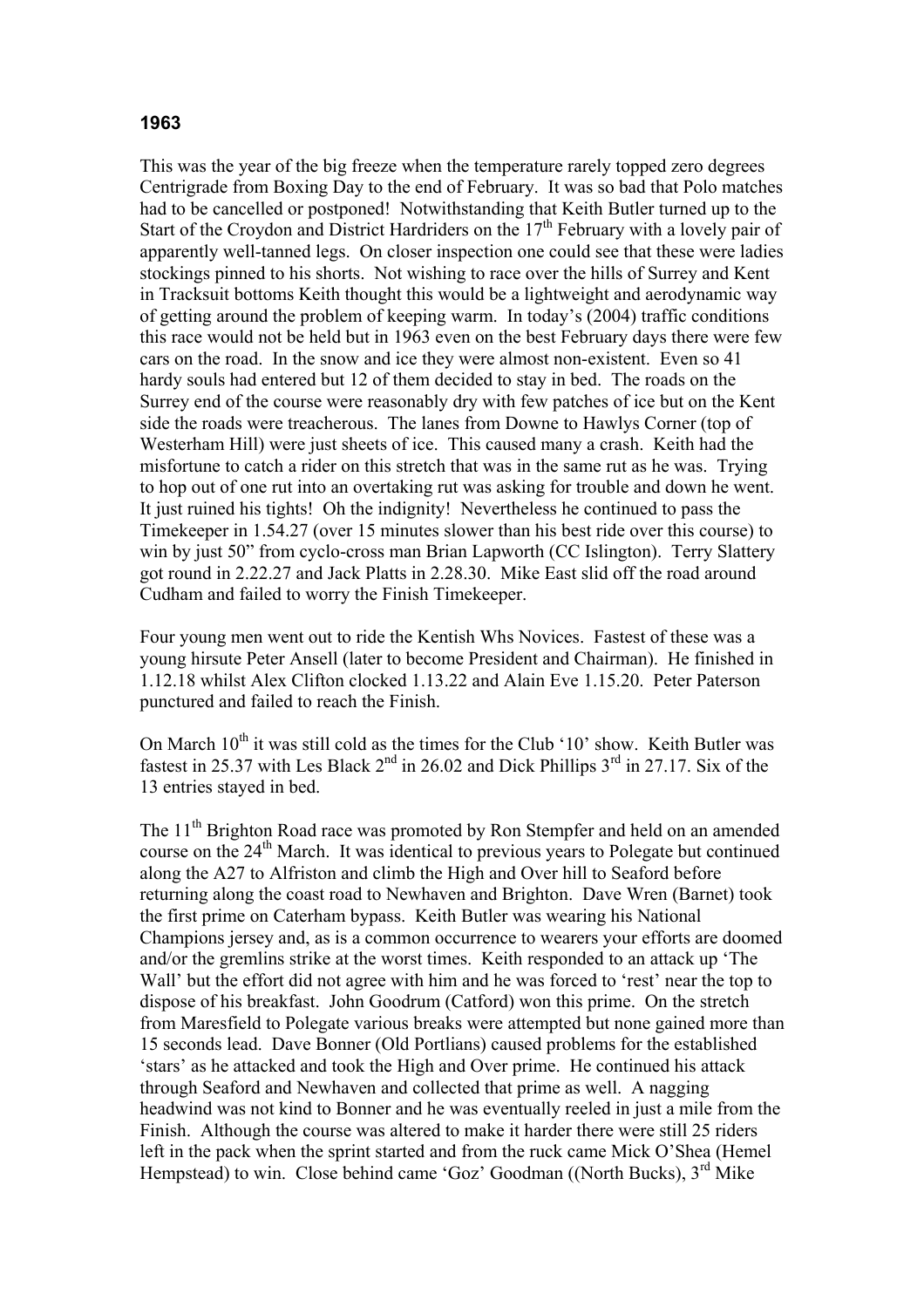Barry (Morden), 4<sup>th</sup> Mick Brown (Edgware), 5<sup>th</sup> John Branch (Woolwich), 6<sup>th</sup> T Dooley (De Laune)  $7<sup>th</sup>$  Brian Lapworth (CC Islington) and  $8<sup>th</sup>$  Roy Savery (CC Islington). Time for the 72 miles was 2 hours 53 minutes.

The Jim Fox '25' had 15 entries on the  $31<sup>st</sup>$  March and 11 of them faced the Timekeeper on what Bill Diplo reported as the wettest morning he could remember for some years! Brian Newcombe won with a 1.6.34 from Bruce Smith 1.6.58 and Tony Alfold 1.7.35. Tony Alfold won the Handicap from Peter Ansell and Dick Phillips.

Bob Chambers got himself into the Newspapers when he misread the start time of the Rochester Olympic Road Race. He rode down in pouring rain arriving at about 10 am for the 11 am start. Unfortunately the race was to start at 1 pm so he had to wait around for three hours before coming under starters orders. Only 13 other masochistic individuals turned up (from 40 entrants) such was the bad weather. Bob eventually finished in  $6<sup>th</sup>$  place – and then had to ride home again! The spirit of the Paragon is very much alive!

A team of Keith Butler, Bruce Smith and Keith Lomath rode the Surrey RCC event on the Herriard Circuit. Bruce and Keith L gave unstinted help to Keith B but Keith managed to collect three punctures using up everyone's wheels so the result was a financial disaster! Riding on his own in the Grand Prix of Essex he avoided the mass pile-up to finish in  $5<sup>th</sup>$  place.

Keith Lomath won the Archer Junior Handicap with Bob Chambers in  $4<sup>th</sup>$  place. It was just as difficult then as it is in 2004. These were class rides. The other Keith, B, rode the Archer Grand Prix and finished in the bunch after missing the break.

In the Dover 2-day Keith Butler finished  $6<sup>th</sup>$  on general classification with Bruce Smith  $25<sup>th</sup>$ . Terry Slattery came  $6<sup>th</sup>$  in the North Road Junior road race over 42 miles just 38 seconds behind the winner and Dick Phillips came  $18<sup>th</sup>$ . Tony Alford collected an  $8<sup>th</sup>$  prize in the Catford Junior Handicap road race with Bob Chambers  $14<sup>th</sup>$  and Dave Nightingale 20<sup>th</sup>.

Keith Lomath was  $9<sup>th</sup>$  in the East Surrey road race on the Ashdown Circuit. Tony Alfold, John Sargeant, Bob Chambers and Dave Nightingale rode the Crawley 20 lap kermesse but were unplaced.

In the Apollo road race Keith Lomath collected a prime before finishing  $12<sup>th</sup>$  whilst Bob Chambers and Tony Alfold were  $10^{th}$  and  $12^{th}$  respectively in the Nonsuch road race. News from Belgium was that Keith Butler punctured in his first race at Oostaker but won his second race at Scheldewindeke. He has been selected for the England team for the Tour of Britain and short listed for the World Championship road race.

Polo results for this first part of the year are mixed. In the Croydon Winter League the A Team lost to Crystal Palace 1- 7 but then beat Woodberry Down 8 –2, Selhurst 5 –4 and Norland 11 – 6. The B Team lost to Aces 2 – 5, and Selhurst  $6-8$ .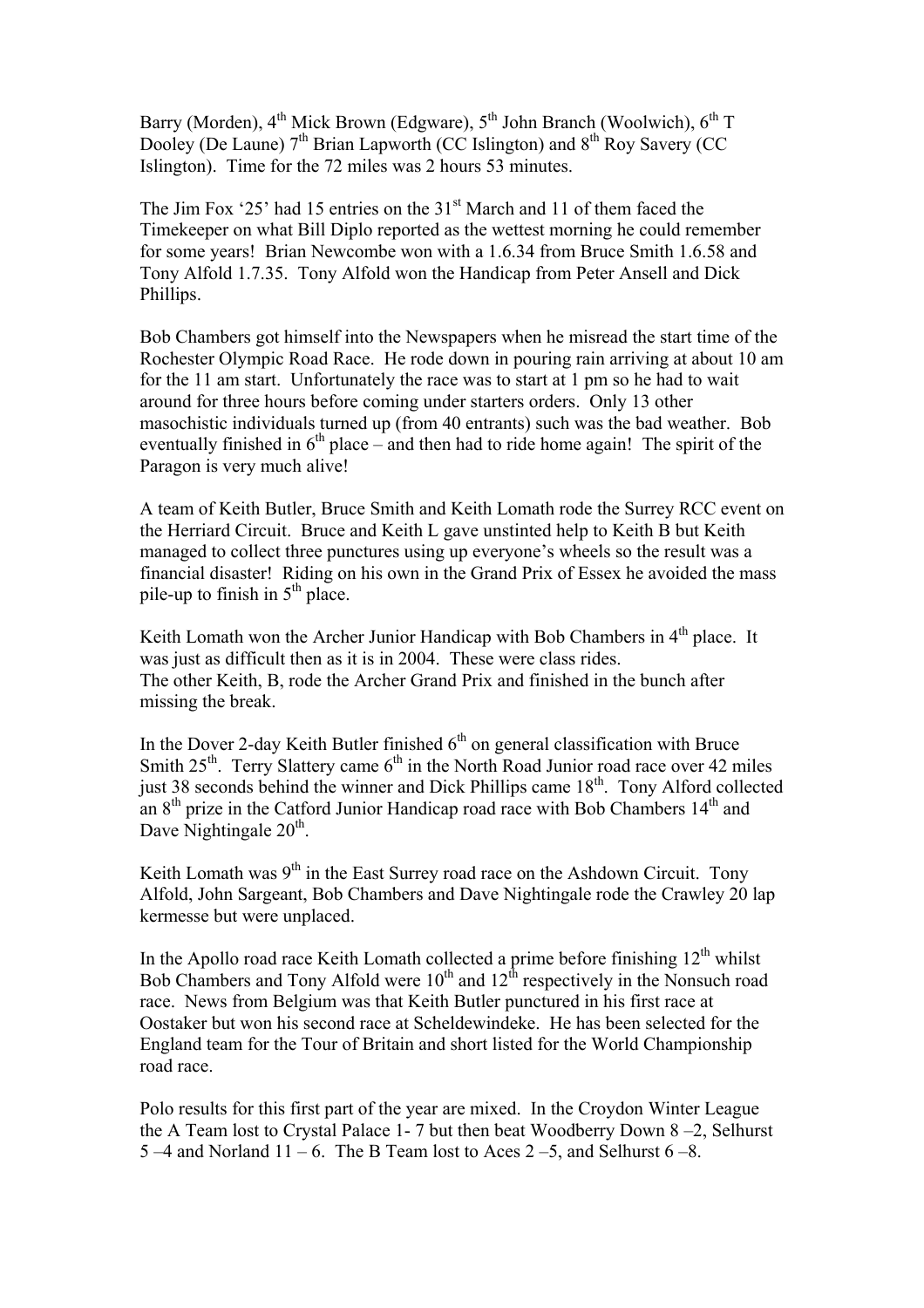On the 21<sup>st</sup> April we held a Junior '10' with Pete Ansell winning in 26.51 from Dick Phillips 27.01 and John Allcock 27.26. Peter Patterson must have had problems as he took 36.56 to cover the 10 miles. We don't think he ever went as slow again!

The following weekend we had the Dave London '30'. Fastest time was by Les Black with  $1.16.28$  just  $19$ " too good for Bruce Smith. Brian Newcombe was  $3<sup>rd</sup>$  in 1.18.13. Terry Slattery won the Pot and 1<sup>st</sup> Handicap with a nett 1.13.12.

More Polo Results with the A Team in full cry. They beat the B Team  $10 - 8$ , and Selhurst  $9 - 6$  and have had three games given to them by default. Trying to catch up on a season decimated by bad weather and with unplayable pitches many games have had to be forfeited by teams with limited numbers of players. The B Team lost to the Palace 3 –7 then agreed to play Bendfield on a double points basis. Typically they won  $5 - 2!$  They ought to try that one again!

In a Club '50' on the  $19<sup>th</sup>$  May Les Black returned the fastest time with a 2.13.53. Tony Alfold just beat John Sargeant by 1" for 2<sup>nd</sup> place. They did 2.17.15 and 2.17.16 respectively. John also took the Handicap. Keith Butler won a race at Hillegem taking 11 primes and the King of the Mountains award. He then came  $2<sup>nd</sup>$  in another race at St Lievens-esse and won an event at Kalkern. In the SW London & Surrey heats for the National Schoolboy Championship Alain Eve was 2<sup>nd</sup>, Chris Matthews  $3<sup>rd</sup>$ , Pete Ansell 4<sup>th</sup>, Derek Hull  $10<sup>th</sup>$  and Pete Patterson  $20<sup>th</sup>$ .

The following weekend we held a Junior '15'. Ten young men faced the Timekeeper and Terry Slattery proved he was by far the best rider on the day. He clocked 38.21 to win by 1.27 from Pete Ansell (39.48) and Chris Matthews 39.54. Undated results have been found for a number of events. Keith Lomath improved to a 1.2.27 and Bob Chambers to a 1.3.47 in the Clarence Whs '25'. Terry Slattery improved to a 1.4.13 and took  $4<sup>th</sup>$  place in the Surrey Roads event whilst Terry O'Loughlin did a 1.12.09.

The Evening Track Meeting was held on the  $5<sup>th</sup>$  June. As far as the Club riders were concerned only the 550 yards handicap and the 550 yards Sprint were run leaving the 5 miles and 4000m to be run on another date. Bruce Smith won the handicap (now why does that not surprise us?) from Les Black and John Barclay. Mark Fisher showed his prowess by taking the Sprint with John Barclay  $2<sup>nd</sup>$  and Bruce Smith  $3<sup>rd</sup>$ . In the Meeting proper Ian Alsop (Poly) won the 880 yards handicap. The 5 miles Block Handicap and the 5 miles Devil-take-the-hindmost were both won by A Sturgess (Old Portlians). The London Region Womens Pursuit Final proved to be a win for Ann Illingworth (Chelmer) from Sylvia Beardon. Dave Bonner attacked the National Record at 4000m and got it with a ride of 5.08.4. Then to make his day complete he won the main event of the evening, the London Centre 10 miles Championship.

Keith Butler came back from Belgium to ride the Tour of Britain for the England Team. Stage 1 was from Blackpool to Nottingham a mere 137 miles and 6½ hours of racing. This stage made history as a break of 12 riders went clear just entering Warrington and the Mersey Ship Canal Bridge swung shut behind them. For seven minutes the rest of the riders sat fuming! There was a total disinclination to get down to business after that and the lead grew to over 12 minutes. However coming over the Pennines a reaction started with Keith and John Clarey, (England) keeping an eye on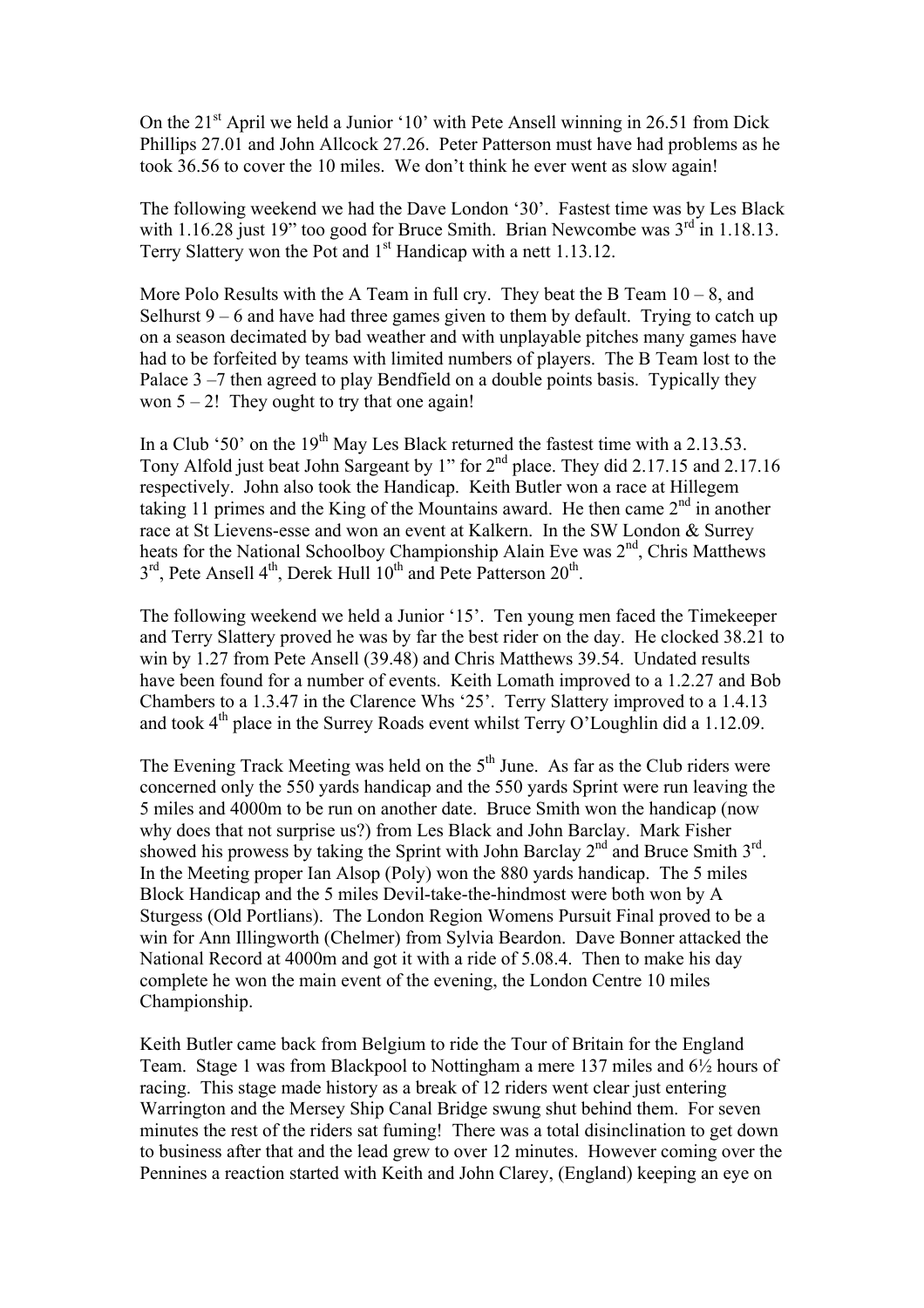things. Coming down through Matlock there is a turn-off to the left. It was regularly used on Stages to Nottingham and Keith Butler knew it. 'Get to the front' he said to Clarey 'and change into the small ring before the corner'. Both did for just round the corner, all unsuspected was a 1 in 6 climb! Charging up the hill to the accompaniment of bad language from falling riders, slipping gears and tangled wheels Clarey, Butler, Jim Hendry (Commonwealth) and three Rumanians set about catching the fugitives. Pete Chisman they were not worried about as he was in the same team but all the others had to be caught. At the Finish Chisman crossed the line in 6.32.59 to win by 9.23. The Butler/Clarey sextet caught half the original break and was within  $10$ " of the  $6<sup>th</sup>$  man when they reached the Finish some 11.09 behind Chisman.

An interesting footnote to the Stage was a penalty to Keith Butler for swearing at an Official. When asked about this he grinned. 'Well', he said, 'this twit was yelling on the P.A. for the riders to keep over to the left over and over again. Now in 1963 two thirds of the field were from Europe and either didn't speak or did not want to understand English. Anyway no one in their right senses was going to move over into the wind. I happened to be last man in the bunch for having returned from racing in Belgium I was finding the hills rather difficult early in the stage. So this noise was being blasted into my left ear time and time again and I wearied of it. So I dropped back and told the Commissaire to stop shouting and gave him the facts about the English. Regrettably I was not as polite as perhaps I should have been. It cost me 2' in the end but it did work!

Stage 2 took the riders across to Cheltenham (114 miles) and once again Keith took a bit of a pasting on the hills as they neared Cheltenham but did finish in the bunch. The next day to Hove (144 miles) started by climbing old Birdlip Hill. Not the smooth dual carriageway up to the Air Balloon Pub but the narrow little lane that gets to the top in a much shorter distance and rather steeper gradient. Knowing the roads Keith said to his England teammates 'Stay at the front but without going for the Prime then attack over the top'. So successful was this ploy that the whole England team were in the break as they sped towards Cirencester. Unfortunately the rest of the field did not take too kindly to this and chased like mad to close the gap. They did do this but not without losing quite a number of riders including most of the Rumanian team. Coming out of Newbury towards Alton Keith went on the attack again eventually pulling clear with eight others. Then coming through Storrington there was 'Pop' Butler (George to us) standing by the side of the road with a bottle for Keith. Being a dutiful grandson he took the bottle but then had to drop back to explain the situation to the Commissaires as the Rules said you could not take food outside of the feeding areas. 'Pop' couldn't care less about that – all he could do was complain to Stan that his son had stolen his (Pop's) bottle. All, however, was forgiven when he learnt that Keith won the Stage into Hove.

Stage 4 was from Brighton to Bournemouth (103 miles). Keith forced a break around the back of Winchester with some eight others eventually winning his second stage on the trot with a furious sprint along Bournemouth Promenade. The only black spot on the day was when the break followed the Organiser's car through some temporary traffic lights that had turned to red. All the riders in the break were given time penalties! Very little of note happened on Stage 5 to Paignton but Stage 6 had real problems as there was a traffic jam on the road from Paignton to beyond Exeter on the way to Weston-super-Mare. The England Team, with a couple of motorcycles, had to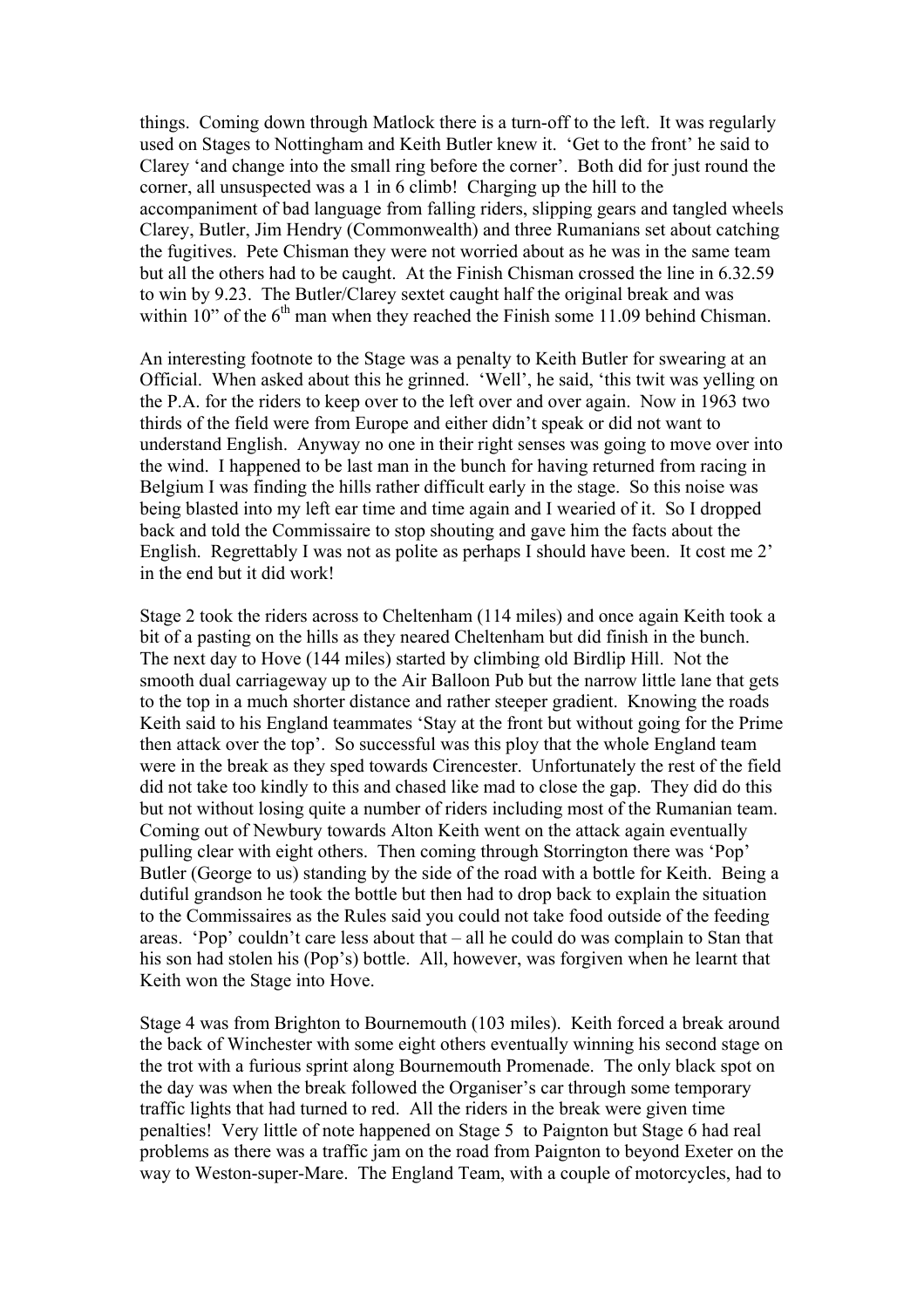lead the field through the jams to the clear roads north of Exeter. At a convenient garage they stopped to await the arrival of the officials in their cars. It was fortunate that some riders were carrying money so a pleasant half hour or so was spent sunbathing, drinking bottles of fizz and eating. This enforced rest cut the racing distance to about 67 miles. Three lowly placed riders got clear and Keith won the bunch sprint for  $4<sup>th</sup>$  place. Stage Seven from Weston super Mare to Northampton (138 miles) was Keith's worse day. You always have at least one bad day in any long Tour and this was Keith's day. He missed the breaking going through Swindon and finished with the bunch some 6 minutes down in  $29<sup>th</sup>$  place.

Stage 8 from Nottingham to Cleethorpes (120 miles) ended with a large bunch sprint with Keith coming  $5<sup>th</sup>$  just 2 seconds behind the winner. The 9<sup>th</sup> stage to Scarborough (109 miles) over the York Moors was never a favourite with Keith but he stayed with the bunch eventually winning the sprint for  $12<sup>th</sup>$  place some 4.46 minutes behind the stage winner. He was then  $10^{th}$  on G.C. at 18.59 and leading in the Points Competition.

The next day was a split stage. Firstly 2½ miles of hill climb on Oliver's Mount at Scarborough then a 25 miles Criterium on the motor racing circuit. In the Hill Climb Keith was unplaced (as usual) but came  $3<sup>rd</sup>$  in the short circuit race. Stage 11 to Newcastle (108 miles) was a benefit for local rider Norman Baty who being well behind on general classification was allowed to go away on his own. Eventually he finished some 4 minutes in front whilst Keith came in with the next group of riders in  $4<sup>th</sup>$  place. Stage 12 to Morecombe (116 miles) was the big stage over the Pennines with 6 hills counting for the Mountains prize. A little Polish rider (Zapala) attacked after the first climb and Keith set of in pursuit with a group of riders but they never saw or caught Mr. Zapala. He was gone and finished 5.57 in front and made sure of the King of the Mountains prize. Keith kept up the chase, as the Polish team were only five minutes or so behind the England team on general classification. In doing so he picked up enough points to ensure a  $7<sup>th</sup>$  place in the Mountains competition. Unfortunately a series of punctures and mechanical problems prevented the England team getting to Keith's group and the Team race went to Poland. As compensation Keith won the group sprint for 2<sup>nd</sup> place on Morecombe promenade.

The last stage was on a loop from Morecombe to Blackpool (62 miles) and Keith scored a hat-trick e did not want. He rode three Tours of Britain but had to have wheel changes on each of the three last stages that in every case prevented him from getting into the stage-winning break! The four-man break was almost closed down by the England team to enable Keith to come in  $5<sup>th</sup>$  just 46 seconds behind. Keith finished  $6<sup>th</sup>$  overall at 13 minutes and 29 seconds. Just about the same distance behind Pete Chisman as he was after the end of Stage 2! Keith also won the Green Points jersey. He scored 91 points that if you consider that the Stage winner scored 1, the  $2<sup>nd</sup>$ man 2 points etc. over 13 stages Keith averaged  $7<sup>th</sup>$  every day. This was to be the lowest points score ever using this system.

Straight after the Tour of Britain Keith went to the Isle of Man where he again rode for England in the Manx International. He broke away with Goz Goodman and Pete Chisman on the first climb of Snaefell. They stayed away until coming towards Ramsey on the 3<sup>rd</sup> circuit when a group of about 12 riders came up. Keith was shelled out on the Gooseneck but went on to finish in  $15<sup>th</sup>$  place. All this racing did him a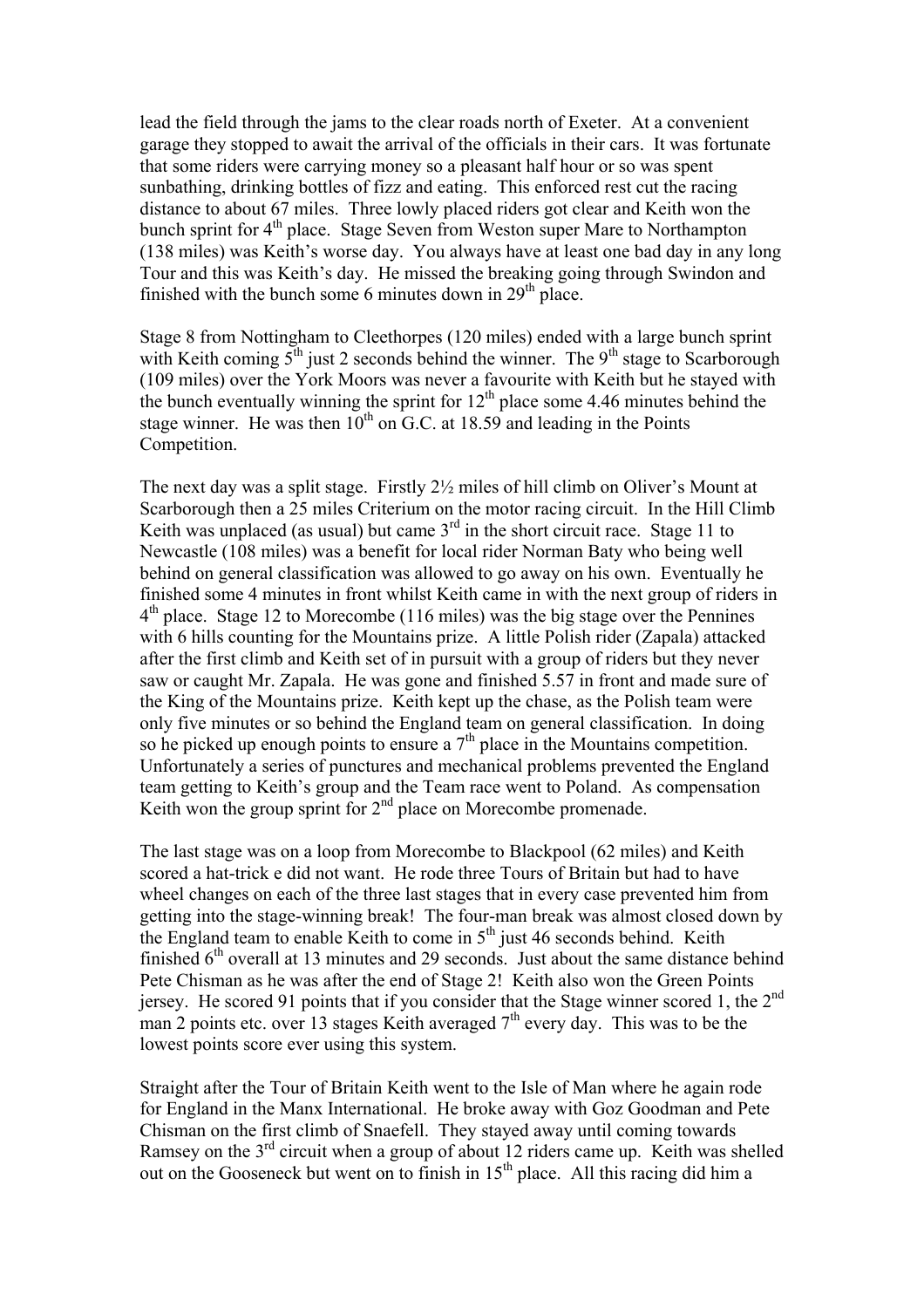power of good as on his return to Belgium he won both stages of a 2-day at Zulte. (As an indication of how motor traffic has changed cycle races; in 1963 both stages finished on the main Ghent to Kortrijk road!)

Tony Alford came  $7<sup>th</sup>$  and Bob Chambers 11<sup>th</sup> in the Balham Junior road race on the Ashdown circuit but John Sargeant was involved in a crash that put him out of action for a while. Keith Lomath came  $4<sup>th</sup>$  in the CDCA race on the Lingfield circuit and was upgraded to  $2<sup>nd</sup>$  category. In that event Terry Slattery was 30 seconds in front with 7 miles to go but was caught on the climb through Dormansland to finish  $10^{th}$ .

Les Black showed some of his old form with a 1.0.18 when collecting  $2<sup>nd</sup>$  place in the Festival '25'. Alan Symonds was persuaded to race again by Jack Platts and did 1.7.33 in the North Midds & Herts '25'. As he was much faster than Jack the joke obviously backfired!

The CDCA decided that in order to encourage more riders to take part the Walter Moon '50' would become a '25'. The result of that decision must have gratified the Committee, as there were 70 names on the Start Sheet. Conditions were ideal with the morning being warm and dry with hardly any wind. This year we had 20 entries of whom 12 made it to the Start. Best of these was Keith Lomath with a 1.2.53 for  $5<sup>th</sup>$ place. Dan Hadfield came out of the woodwork with a 1.4.46 and Terry Slattery did a 1.6.02. Not surprisingly Dan took the Handicap with 57.16 a clear 2 minutes better than Chris Matthews 59.27. Keith Lomath collected 3<sup>rd</sup> prize with 59.53.

July 14th was Junior '10' day and Terry Slattery clocked the fastest time of 24.30 with Pete Ansell  $2<sup>nd</sup>$  in 25.15 and Alan Eve  $3<sup>rd</sup>$  in 25.42. Peter had 45 " handicap from Terry so they tied for the Handicap prize. Alec Clifton came  $3<sup>rd</sup>$  with 24.45.

Bad news from Belgium was that Keith Butler was involved in a car accident on his way to a race in France. No normally serious personal damaged was sustained. However a badly twisted foot, ankle and lower leg has left Keith hobbling about and unable to race properly.

Les Black put up one of the fastest rides to the coast to win the Purley to Brighton in 1.31.19 over 2' clear of the fastest Junior John Sargeant (1.33.33) and Tony Alford (1.34.02). Alan Eve won the Handicap. He passed the Timekeeper in 1.38.33 but we have no record of his handicap allowance.

Better news from Belgium was that Keith Butler had had massage treatment on his leg and was trying to ride and race. Each time he goes out he can go further and faster. It does look if he will be able to ride the World Championship at Renaix whether it will be worth his while is another matter.

In the Oval Middlemarkers '25' Jack Platts finished with a 1.4.45 and Terry Slattery with 1.6.55.

With no top class senior riders from the Paragon competing our Open '50' went to the Addiscombe! Doug Sheehy finished in 2.3.19 to take the Frank Southall Trophy with Bill Lindsay (Old Portlians) in  $2^{nd}$  place with a 2.4.31 and R Stemp (Bromley RC)  $3^{rd}$ in 2.5.15. Some consolation for the Paragon was gained by John Sargeant who won the Handicap. His 2.10 26 was subject to a  $11\frac{1}{2}$  minute deduction down to 1.58.56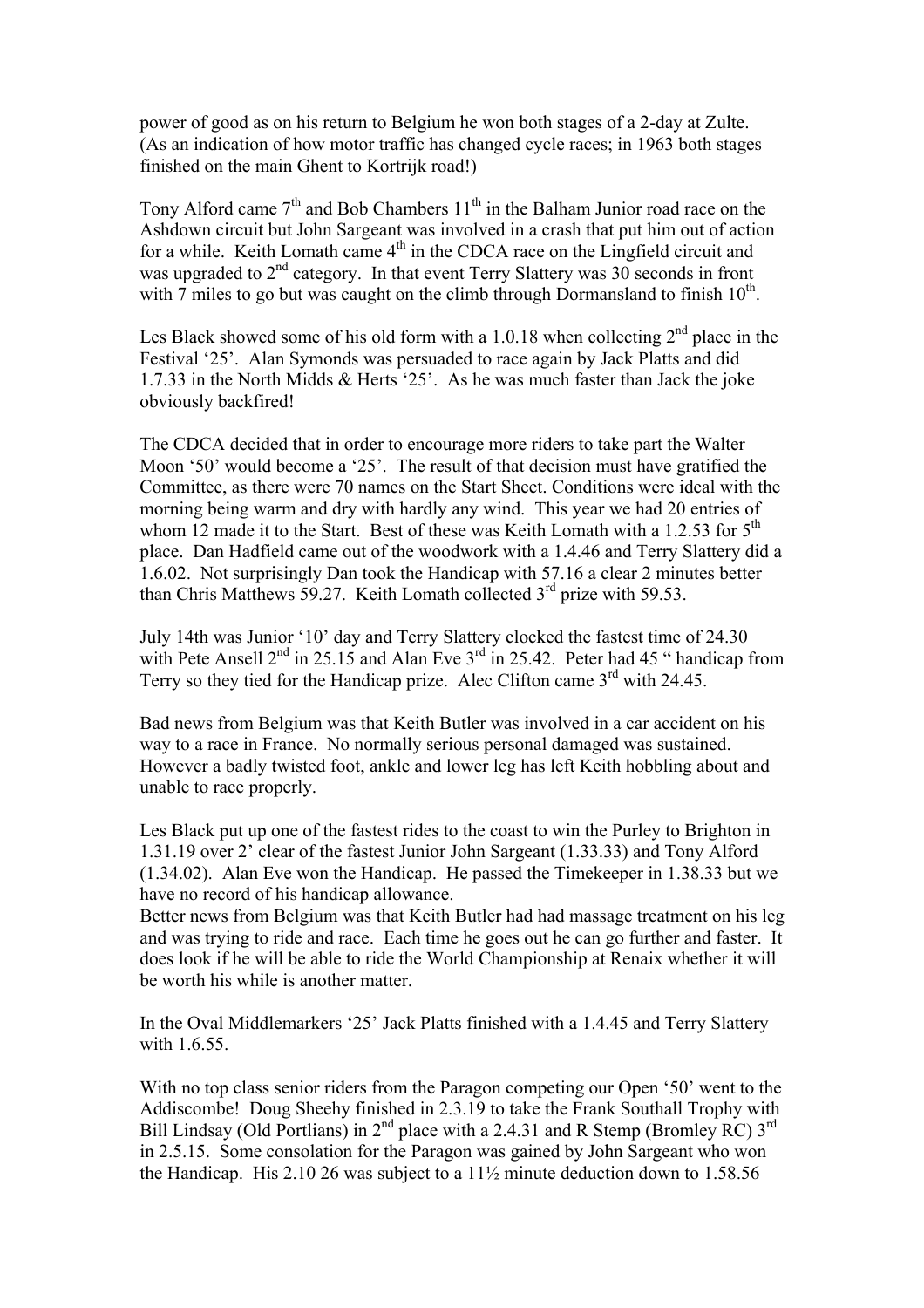and was a 7 minutes improvement. John won by 41 seconds from B Fowler (Southern Whs) and by 1.13 from Steve Averley (Tooting). The Old Portlians won the Team race and the John Carter Shield. Our two other finishers were Jack Platss, 2.12.59 and Terry Slattery 2.13.22.

Keith Butler rode the World Championships but did not finish the course. He reported that on the Team's training spin around the circuit they noticed that there was a very narrow cobbled section with barriers protruding onto the road. This section was halfway round the first lap and knowing what the first lap of the World Championship road race was like the combination of barriers and narrow cobbled road looked a death trap. When the race started George Halls and Keith took off up the first hill and were amongst the first riders to reach this section. They survived – half the field didn't. John Clarey broke his collarbone. This left Halls and Butler in the front group. George stayed there until the Finish but Keith had nothing left after 7 of the 10 laps and dropped out. Looking back with the certainty of hindsight Keith realised that he ought to have withdrawn from the Team. He had not raced or ridden at a sufficiently high level for some four weeks before the Championships. It was mainly will power that enabled him to get three-quarters of the way through the race before blowing up. With all the pressure off Keith then won his next race at Heusden.

Jack Platts was getting faster as he got older. He won the Fryco Cup '50' on the 1st September with a 2.12.35. That was over 5 minutes too good for Dave Nightingale (2.17.49) and Chris Matthews (2.18.37). Dave Nightingale took the handicap. His 8 minutes allowance gave him a 2.9.49 to get in front of Jack Platts and J Penny.

Keith Butler has taken out an Independent (Semi-professional) Licence and in his first race in that category came  $5<sup>th</sup>$  in a race at Lapugny in northern France. Next season he will be riding for St Raphael Gitane.

The last Junior event was held on the  $8<sup>th</sup>$  September with a 15 miles handicap. Chris Matthews recorded the fastest time with a 39.27 from Alain Eve 39.42, Dave Nightingale 39.44 and Pete Ansell 39.46. It does not get closer than that. Alain Eve took the Handicap but that is all the information we have. Keith Lomath rode a private trial and showed the youngsters how to do with a 37.31.

The George Brake Memorial Trophy was held on the  $15<sup>th</sup>$  September with the Paragon supplying two Teams. The A Team of George Ongley, Keith Ongley, Alec Bird and T Pinchin lost to Selhurst in the 2nd Round by 1-2. The B Team of Reg Marsh, Alan Roberts, J Bettle and Mick Nash reached the Semi-finals where they lost to Crystal Palace  $3-1$ . The Palace eventually won the Trophy. The Paragon Team came  $3<sup>rd</sup>$  in the Croydon Summer League and so far has won all of their three games in the South Western League.

Thirteen names down for the Mayne Cup and they all started. Les Black was in fine form and produced the fastest time of 59.36 to win by nearly 4'. Les' time was also a personal best and the event record to boot! Keith Lomath passed the Timekeeper in 1.3.15 and Tony Alfold 1.3.32 was  $3^{rd}$  fastest. It was Alan Eve who was Man of the Day. He recorded a 1.5.04 that was a personal best and he had 7 minutes allowance to get down to 58.04. Pete Ansell was 22 seconds behind Alain (58.26) with Tony Alford in  $3<sup>rd</sup>$  place on 59.02.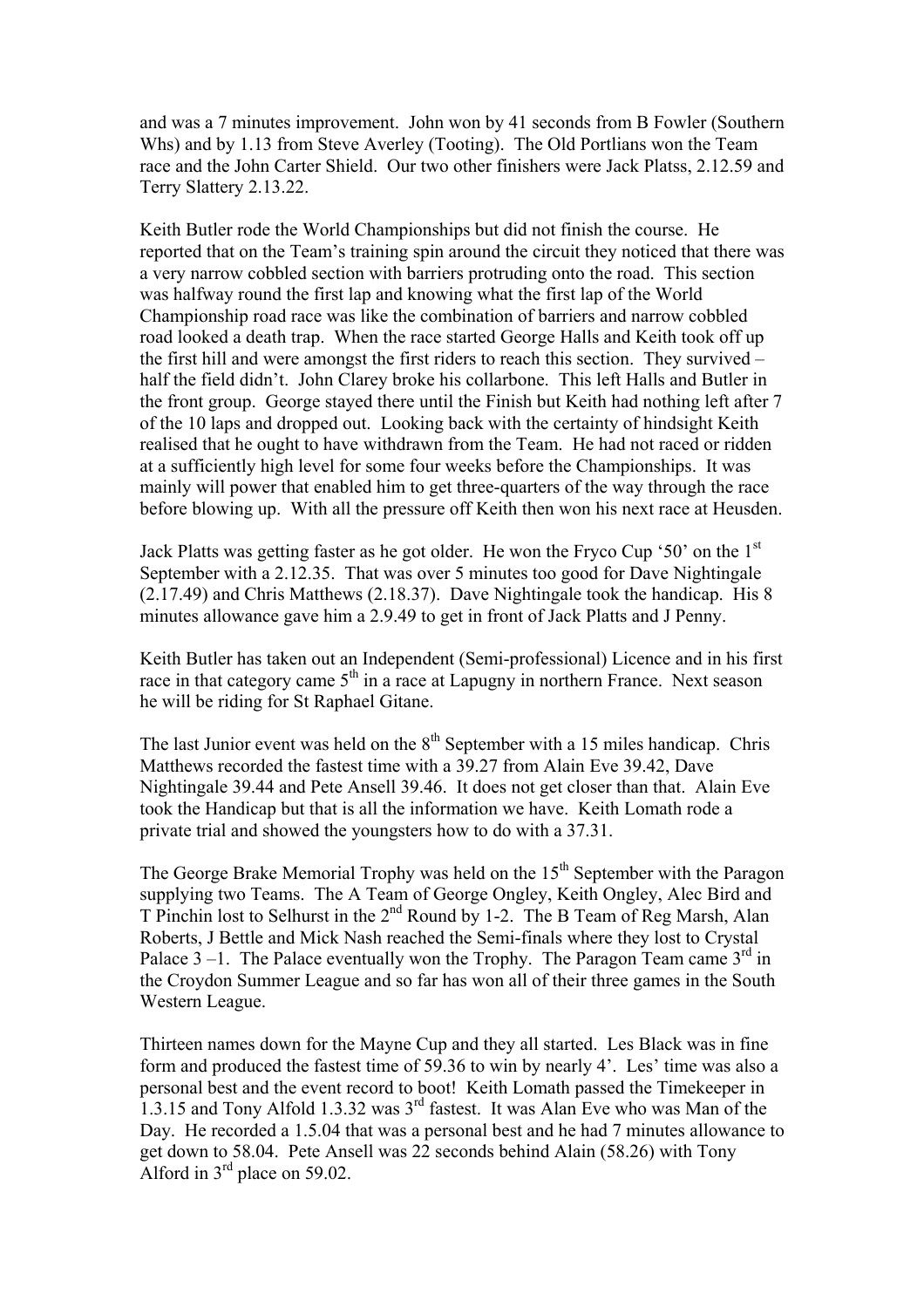On the same day the Track Championship was concluded. In the 4000m pursuit for the Bert Chapman Cup Keith Lomath was the surprise winner beating Les Black into  $2<sup>nd</sup>$  place with Mark Fisher  $3<sup>rd</sup>$  and Alain Eve  $4<sup>th</sup>$ . The 5 miles race for the Ravensbourne Cup proved to be a win for Les Black from Alain Eve with John Barclay in 3<sup>rd</sup> place. Les Black also won the George Colget Cup for the Points section. The Result of the Club Track Championship was, therefore, a win for Les Black (5 pts) from Mark Fisher (4 pts) with a tie for  $3<sup>rd</sup>$  place with 3 points each between Keith Lomath and Alain Eve.

After the promising start the Polo team came  $3<sup>rd</sup>$  in the South Western League. Injuries to Reg Marsh and Alec Bird who were both out for 5 weeks did not help. Two Teams have been entered in the Croydon Winter League.

The Hill Climb was on Ranmore Common and Les Black made his mark yet again. A clear winner in 3.54.0 from Keith Lomath (4.04.0) and John Sargeant (4.20.6). The rest were nowhere.

Jack Platts rode the Catford Hill Climb on the  $16<sup>th</sup>$  October. The day was damp and drizzly with leaves thickly spread over Yorks Hill. These two combined to make this the slowest Catford for some years and the one with the least successful finishers. Only 32 riders made it to the top. Slow or not it was one of the closest finishes ever with D Patten (Tundridge Wells) 2.5.2 just beating B Shelley (Coventry Paragon) by 0.6 of a second. Jack was  $6<sup>th</sup>$  in 2.18.0

On 24th October Les Black took part in the National Hill Climb Championship on Winnats Pass Derbyshire. He reached the top in 3.52.4 some 34 seconds slower than the winner Granville Sydney (Huddersfield Star) and in 35<sup>th</sup> spot from the full field of 120 riders.

Terry Slattery won the Junior Championship with an average speed of 23.686 mph from Pete Ansell, 23.106 and Alain Eve 23.023. (Note all three of these juniors, now somewhat older, attended the 100 years Dinner in 2004). In all nine Juniors completed the qualifying distances.

Nobody finished the required distances for either the Club Open Road or the Club Events Championship.

 Les Black won the Massed Start Championship with sixteen points. This was made up of a 2<sup>nd</sup> in the Sorian Kermess, another 2<sup>nd</sup> in the Sorian Point to Point race, a 3<sup>rd</sup> in the Morden event and a  $5<sup>th</sup>$  in the Camberley road race. Keith Butler came  $2<sup>nd</sup>$  with only his races at Dover, the Grand Prix of Essex and Scheldewindeke counting. After that win he was either riding for England or the Gentse Velo Sport. In 1963 Keith had fourteen  $1<sup>st</sup>$  places and had thirty places in the top six.

Other rides in Junior events by Club members not mentioned in the narrative were Terry Slattery  $3^{rd}$  in the White Hart road race. Bob Chambers  $6^{th}$  in the Commencement Grand Prix. John Sargeant was 1st in the Junior Autumn Criterium on General Classification; he won the  $2^{nd}$  stage and came  $2^{nd}$  on Stage 3. He was also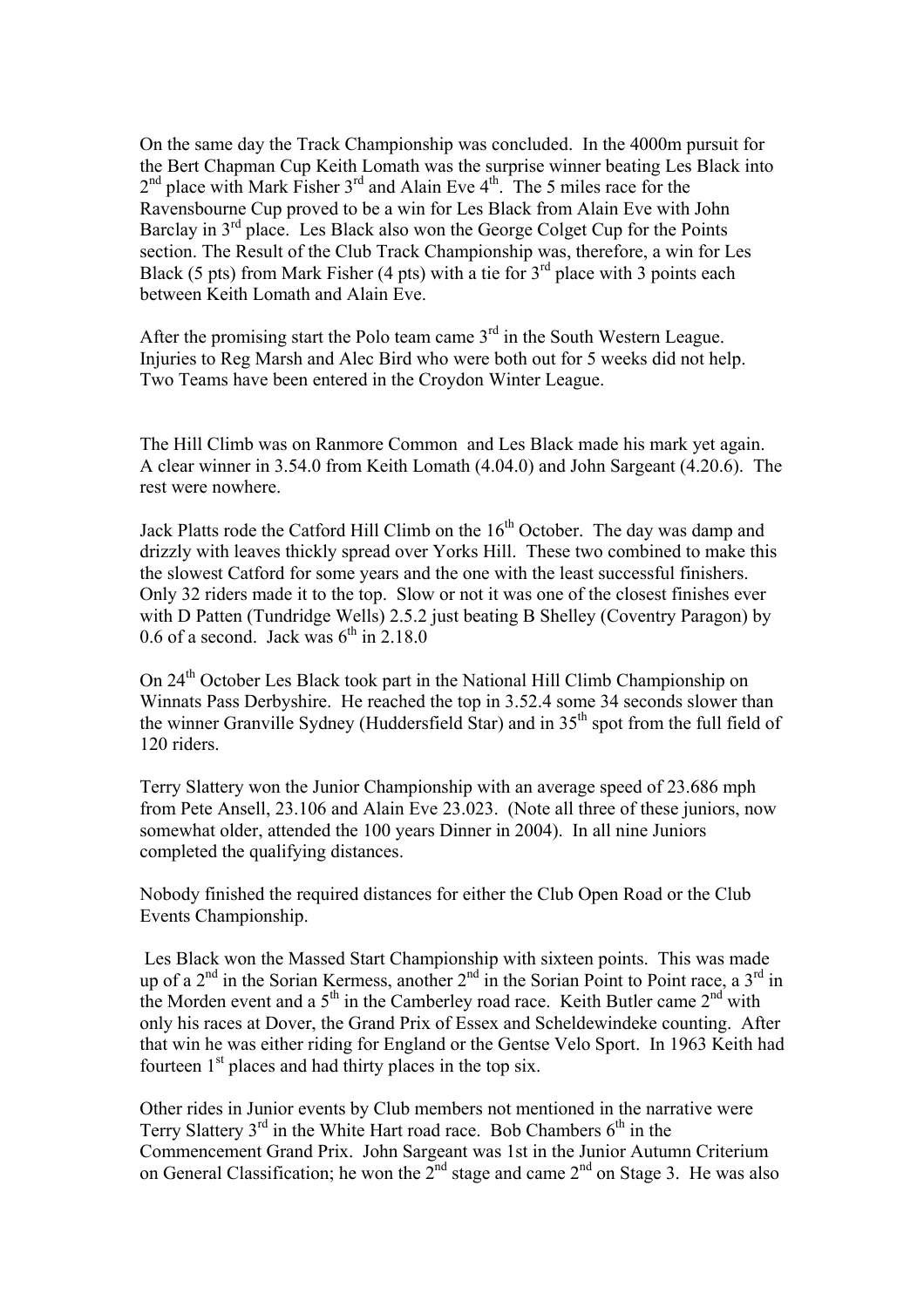$3<sup>rd</sup>$  in the Croydon road race and  $5<sup>th</sup>$  in the Whitewebbs Handicap. Tony Alford came  $2<sup>nd</sup>$  in the Junior Autumn Criterium behind John. He won the  $3<sup>rd</sup>$  Stage, came  $2<sup>nd</sup>$  on Stage 2 and  $4<sup>th</sup>$  on Stage1. He also came  $5<sup>th</sup>$  in both the Bonner road race and Croydon road race. Keith Lomath was  $3^{rd}$  in the Basildon road race,  $4^{th}$  in the  $29^{th}$ Whs event and  $5<sup>th</sup>$  in the CDCA race. Chris Matthews won the Fountain and Old Kent road race and 5<sup>th</sup> in the Archer schoolboys event. These do not count for the Club Championship, as they were not done in senior competition however a Junior Championship Prize has been awarded based on the same points system as the Seniors. Thus the first winner of this prize is John Sargeant. A medal for the most improved Junior massed start rider was awarded to Tony Alford.

## **Scratch Result | 10 Scr 10.3.63**  13 Entries 6 Starters 6 Finishers 1 Butler KS 25.37 2 Black L 26.02 3 Phillips R 27.12 4 Eve A 28.59 5 Nightingale D 29.03 6 Patterson P 29.48 7 Sturgess B 30.50 **Scratch Result 25 h/cap Handicap Result Jim Fox Cup**  15 Entries 11 Starters 11 Finishers 1 Newcombe B 1.06.34 Ansell P<br>
2 Smith B 1.06.58 Smith B 2 Smith B 1.06.58 Smith B<br>3 Alford A 1.07.35 Phillips R 3 Alford A 4 Black L 1.07.50 No other handicap 5 Bromley A 1.08.09 information recorded 6 Phillips R 1.10.23 7 East M 1.10.57 8 Nightingale D 1.11.57 9 Ansell P 1.12.12 10 Eve A 1.15.18 11 Patterson P 1.27.22 **Scratch Result 10 Scr Junior**  10 Entries **21.4.63**  10 Starters 10 Finishers 1 Ansell P 26.51 2 Phillips R 27.07 3 Allcock J 27.26 4 Eve A 27.54 5 Slattery T 27.59

## **Club Time Trial Results**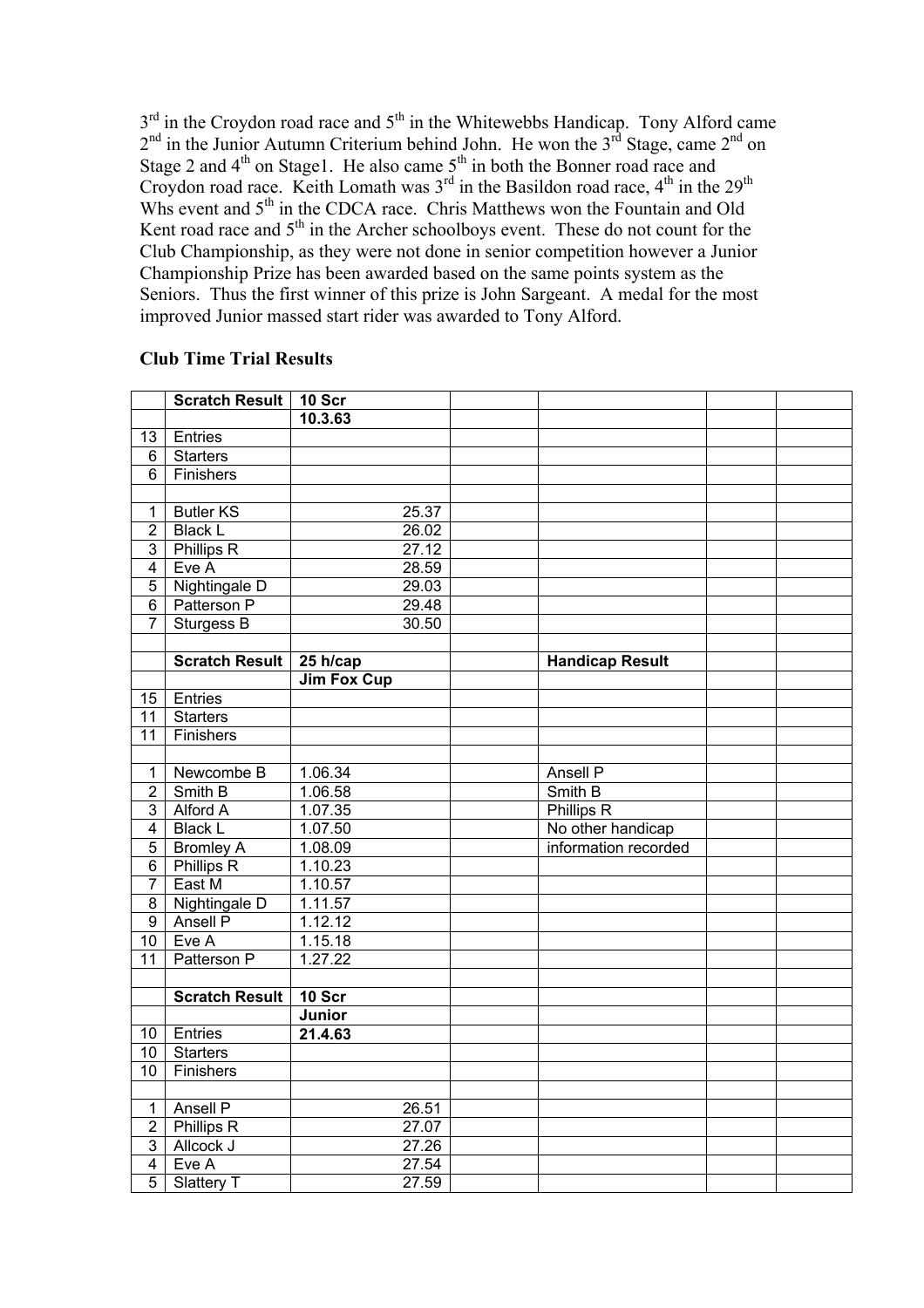| 6               | Hull D                | 28.19               |                        |  |
|-----------------|-----------------------|---------------------|------------------------|--|
| 7               | Sturgess B            | 28.56               |                        |  |
| 8               | O'Loughlin T          | 29.51               |                        |  |
| $\overline{9}$  | Matthews C            | 30.51               |                        |  |
| 10 <sup>°</sup> | Patterson P           | 36.56               |                        |  |
|                 |                       |                     |                        |  |
|                 |                       |                     |                        |  |
|                 |                       |                     |                        |  |
|                 |                       |                     |                        |  |
|                 | Scratch Result        | 30 h/cap            | <b>Handicap Result</b> |  |
|                 |                       | <b>Dave London</b>  |                        |  |
|                 |                       | <b>Trophy</b>       |                        |  |
| 10 <sub>1</sub> | Entries               | 28.4.63             |                        |  |
| 10 <sup>1</sup> | <b>Starters</b>       |                     |                        |  |
| 10 <sup>°</sup> | Finishers             |                     |                        |  |
|                 |                       |                     |                        |  |
| $\mathbf{1}$    | <b>Black L</b>        | 1.16.28             | Slattery T             |  |
| $\overline{2}$  | Smith B               | 1.16.47             |                        |  |
| 3 <sup>1</sup>  | Newcombe B            | 1.18.13             |                        |  |
| $\overline{4}$  | Slattery T            | 1.20.12             |                        |  |
| 5 <sup>1</sup>  | Nightingale D         | 1.21.51             | No other handicap      |  |
| 6 <sup>1</sup>  | Ansell P              | 1.24.33             | information recorded   |  |
| $7^{\circ}$     | Eve A                 | 1.25.19             |                        |  |
| 8               | Cleeve J              | 1.26.04             |                        |  |
| 9 <sup>1</sup>  | O'Loughlin T          | 1.29.49             |                        |  |
| 10 <sup>1</sup> | Rainey C              | 1.41.16             |                        |  |
|                 | <b>Scratch Result</b> |                     | <b>Handicap Result</b> |  |
|                 |                       | 50 h/cap<br>19.5.63 |                        |  |
| 6               | Entries               |                     |                        |  |
| 6               | <b>Starters</b>       |                     |                        |  |
| 5               | Finishers             |                     |                        |  |
|                 |                       |                     |                        |  |
| 1               | <b>Black L</b>        | 2.13.53             | Sargeant J             |  |
| $\sqrt{2}$      | Alford A              | 2.17.15             | Alford A               |  |
| 3 <sup>1</sup>  | Sargeant J            | 2.17.16             | <b>Black L</b>         |  |
| $\overline{4}$  | Allcock J             | 2.37.13             |                        |  |
| $\overline{5}$  | O'Loughlin T          | 2.37.55             | No other handicap      |  |
|                 |                       |                     | information recorded   |  |
|                 | <b>Scratch Result</b> | 15 Scr              |                        |  |
|                 |                       | Junior              |                        |  |
| 10              | Entries               | 26.5.63             |                        |  |
| 10 <sup>1</sup> | <b>Starters</b>       |                     |                        |  |
| 10              | Finishers             |                     |                        |  |
|                 |                       |                     |                        |  |
| $\mathbf 1$     | Slattery T            | 38.21               |                        |  |
| $\overline{2}$  | Ansell P              | 39.48               |                        |  |
| 3 <sup>1</sup>  | Matthews C            | 39.54               |                        |  |
| $\overline{4}$  | Eve A                 | 40.31               |                        |  |
| 5 <sup>5</sup>  | <b>Phillips R</b>     | 41.01               |                        |  |
| 6 <sup>1</sup>  | Patterson P           | 41.31               |                        |  |
|                 |                       |                     |                        |  |
| $\overline{7}$  | O'Loughlin T          | 41.55               |                        |  |
| 8               | Hull D                | 42.01               |                        |  |
| 9               | Boey B                | 42.27               |                        |  |
| 10 <sup>1</sup> | Sturgess B            | 42.48               |                        |  |
|                 |                       |                     |                        |  |
|                 |                       |                     |                        |  |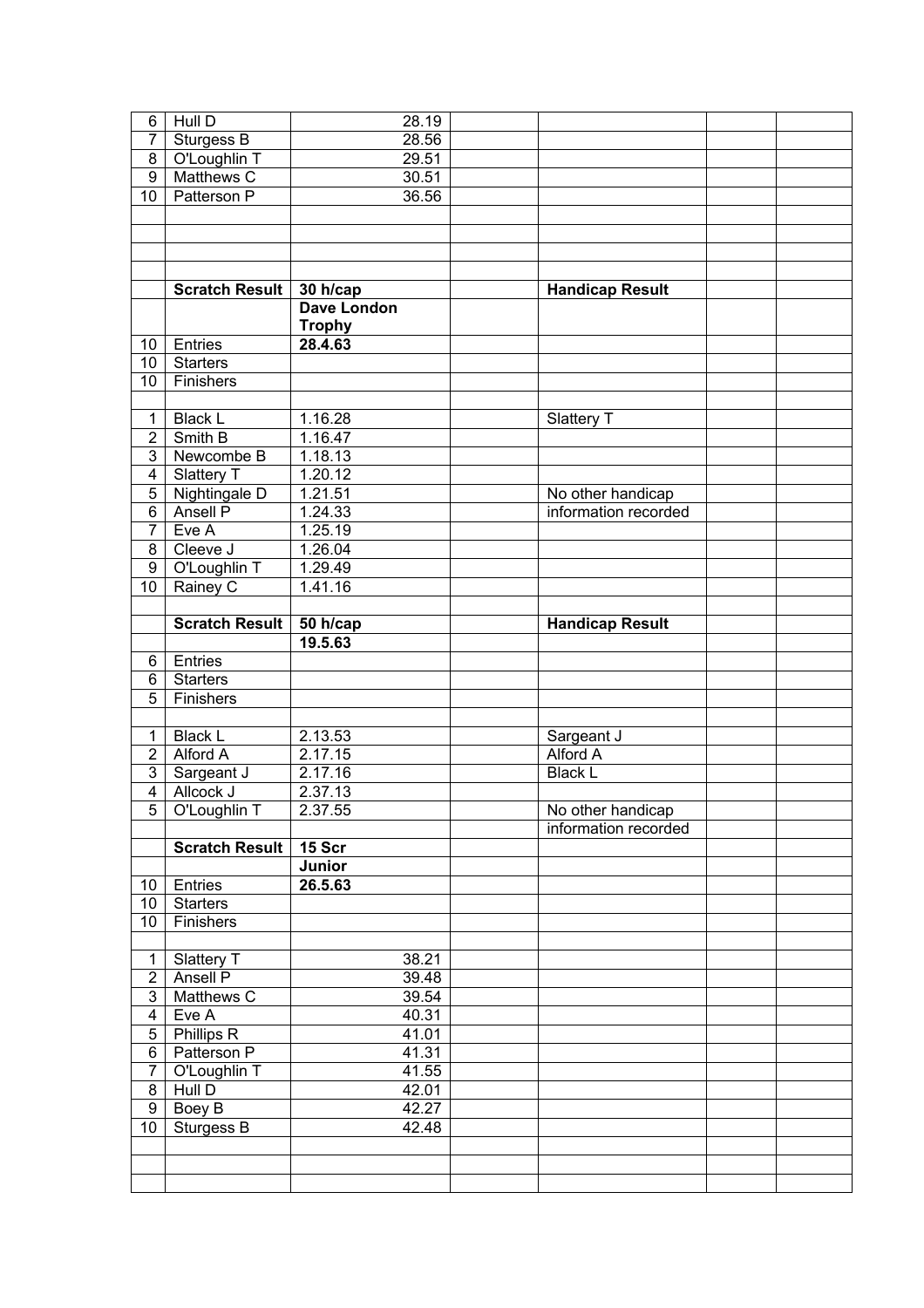|                         | Scratch Result        | 25 h/cap                  |                 | <b>Handicap Result</b> |      |         |
|-------------------------|-----------------------|---------------------------|-----------------|------------------------|------|---------|
|                         |                       | 28.7.63                   |                 |                        |      |         |
| 20                      | Entries               |                           |                 |                        |      |         |
| 12                      | <b>Starters</b>       |                           |                 |                        |      |         |
| 12                      | Finishers             |                           |                 |                        |      |         |
|                         |                       |                           |                 |                        |      |         |
| 1                       | Lomath K              | 1.02.53                   | 1               | Hadfield D             | 7.30 | 0.57.16 |
| $\overline{2}$          | Hadfield D            | 1.04.46                   | $\overline{2}$  | Matthews C             | 7.00 | 0.59.27 |
| 3                       | Slattery T            | 1.06.02                   | 3               | Lomath K               | 3.30 | 0.59.53 |
| $\overline{4}$          | Matthews C            | 1.06.27                   | 4               | Slattery T             | 5.00 | 1.01.02 |
| $\overline{5}$          | Taylor A              | 1.08.41                   | 5               | Taylor A               | 7.00 | 1.01.41 |
| 6                       | East M                | 1.09.18                   | 6               | Hull D                 | 7.00 | 1.02.19 |
| $\overline{7}$          | Hull D                | 1.09.19                   | $\overline{7}$  | East M                 | 6.15 | 1.03.03 |
| 8                       | Langenbruch R         | 1.09.39                   | 8               | Patterson P            | 7.00 | 1.03.19 |
| 9                       | Patterson P           | 1.10.19                   | 9               | Langenbruch R          | 5.20 | 1.04.19 |
| 10                      | <b>Ansell P</b>       | 1.11.22                   | 10              | <b>Ansell P</b>        | 7.00 | 1.04.22 |
| 11                      | Stempfer <sub>R</sub> | 1.14.30                   | $\overline{11}$ | Sams <sub>F</sub>      | 9.00 | 1.05.37 |
| 12                      | Sams F                | 1.14.37                   | 12              | Stempfer <sub>R</sub>  | 7.00 | 1.07.30 |
|                         |                       |                           |                 |                        |      |         |
|                         | <b>Scratch Result</b> | 10 h/cap                  |                 | <b>Handicap Result</b> |      |         |
|                         |                       | Junior                    |                 |                        |      |         |
| 10                      | Entries               | 14.7.63                   |                 |                        |      |         |
| 10                      | <b>Starters</b>       |                           |                 |                        |      |         |
| 10                      | Finishers             |                           |                 |                        |      |         |
|                         |                       |                           |                 |                        |      |         |
| 1                       | Slattery T            | 24.30                     | 1st h/cap       | Slattery T)            |      |         |
| $\overline{2}$          | Ansell P              | 25.15                     | 1st h/cap       | Ansell P)              |      |         |
| $\overline{3}$          | Eve A                 | 25.42                     |                 | Clifton A              |      |         |
| $\overline{4}$          | Phillips R            | 26.01                     |                 | No other handicap      |      |         |
| 5                       | Nightingale D         | 26.42                     |                 | information recorded   |      |         |
| 6                       | Patterson P           | 27.08                     |                 |                        |      |         |
| $\overline{7}$          | Hull D                | 27.08                     |                 |                        |      |         |
| 8                       | O'Loughlin T          | 27.39                     |                 |                        |      |         |
| $\overline{9}$          | <b>Clifton A</b>      | 27.39                     |                 |                        |      |         |
| 10                      | Clare D               | 32.32                     |                 |                        |      |         |
|                         |                       |                           |                 |                        |      |         |
|                         | <b>Scratch Result</b> | <b>Purley to Brighton</b> |                 | <b>Handicap Result</b> |      |         |
|                         |                       | 18.8.63                   |                 |                        |      |         |
| 11                      | Entries               |                           |                 |                        |      |         |
| 11                      | <b>Starters</b>       |                           |                 |                        |      |         |
| 11                      | Finishers             |                           |                 |                        |      |         |
|                         |                       |                           |                 |                        |      |         |
| $\mathbf 1$             | <b>Black L</b>        | 1.31.19                   |                 | Eve A                  |      |         |
| $\overline{\mathbf{c}}$ | Sargeant J            | 1.33.33                   | 1st junior      | Alford A               |      |         |
| 3                       | Alford A              | 1.34.02                   |                 | Matthews C             |      |         |
| $\overline{\mathbf{4}}$ | Matthews C            | 1.36.03                   |                 | No other h/cap         |      |         |
| $\overline{5}$          | Eve A                 | 1.38.33                   |                 | information recorded   |      |         |
| 6                       | Tarvin R              | 1.41.33                   |                 |                        |      |         |
| $\overline{7}$          | Patterson P           | 1.44.14                   |                 |                        |      |         |
| 8                       | Thompsett P           | 1.47.12                   |                 |                        |      |         |
| 9                       | Barclay J             | 1.47.21                   |                 |                        |      |         |
| 10                      | Penny J               | 1.47.32                   |                 |                        |      |         |
|                         |                       |                           |                 |                        |      |         |
|                         | <b>Scratch Result</b> | 50 h/cap                  |                 | <b>Handicap Result</b> |      |         |
|                         |                       | <b>Fryco Cup</b>          |                 |                        |      |         |
| 6                       | Entries               | 1.9.63                    |                 |                        |      |         |
| 6                       | <b>Starters</b>       |                           |                 |                        |      |         |
| 6                       | Finishers             |                           |                 |                        |      |         |